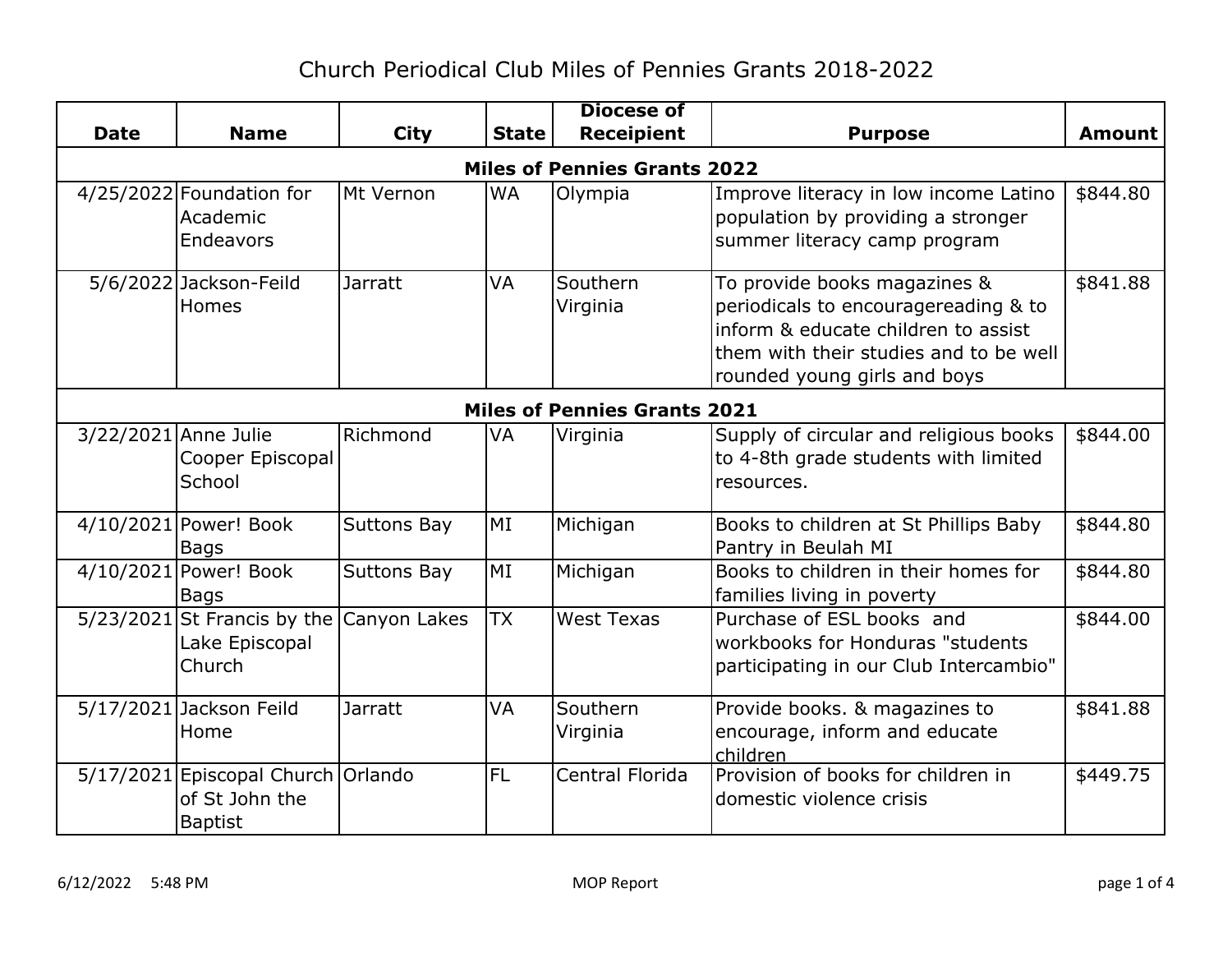| <b>State</b><br><b>Receipient</b><br><b>Date</b><br><b>Name</b><br><b>City</b><br><b>Purpose</b><br>IL<br>IIlinois<br>The purpose and function of the<br>7/10/2021 Neustra Senora<br>Waukegan<br>Youth Ministries at Nuestra Senora de<br>de Guadalupe<br>Guadalupe is to provide Christian<br>formation instruction to all children of<br>the parish.<br>To develop children's church library at<br>9/26/2021 St Marks<br>Leominister<br><b>MA</b><br>Western<br>Episcopal Church<br>Massachusetts<br><b>St Marks</b><br>11/10/2021 The Storybook<br>Little Rock<br><b>AR</b><br>Arkansas<br>The project is a $501(C)$ 3 non-profit<br>Project of<br>organization that keeps incarcerated<br>parents connectedto their children<br>Arkansas<br>through reading<br>"Engaging youth through reading in<br>11/12/2021 The Church of<br>IL<br>Chicago<br>Chicago<br>spiritual education, leadership<br>the Holy Cross<br>development and increase their skills | <b>Amount</b> |  |  |  |  |  |  |
|-------------------------------------------------------------------------------------------------------------------------------------------------------------------------------------------------------------------------------------------------------------------------------------------------------------------------------------------------------------------------------------------------------------------------------------------------------------------------------------------------------------------------------------------------------------------------------------------------------------------------------------------------------------------------------------------------------------------------------------------------------------------------------------------------------------------------------------------------------------------------------------------------------------------------------------------------------------|---------------|--|--|--|--|--|--|
|                                                                                                                                                                                                                                                                                                                                                                                                                                                                                                                                                                                                                                                                                                                                                                                                                                                                                                                                                             |               |  |  |  |  |  |  |
|                                                                                                                                                                                                                                                                                                                                                                                                                                                                                                                                                                                                                                                                                                                                                                                                                                                                                                                                                             | \$832.65      |  |  |  |  |  |  |
|                                                                                                                                                                                                                                                                                                                                                                                                                                                                                                                                                                                                                                                                                                                                                                                                                                                                                                                                                             |               |  |  |  |  |  |  |
|                                                                                                                                                                                                                                                                                                                                                                                                                                                                                                                                                                                                                                                                                                                                                                                                                                                                                                                                                             |               |  |  |  |  |  |  |
|                                                                                                                                                                                                                                                                                                                                                                                                                                                                                                                                                                                                                                                                                                                                                                                                                                                                                                                                                             |               |  |  |  |  |  |  |
|                                                                                                                                                                                                                                                                                                                                                                                                                                                                                                                                                                                                                                                                                                                                                                                                                                                                                                                                                             |               |  |  |  |  |  |  |
|                                                                                                                                                                                                                                                                                                                                                                                                                                                                                                                                                                                                                                                                                                                                                                                                                                                                                                                                                             | \$680.50      |  |  |  |  |  |  |
|                                                                                                                                                                                                                                                                                                                                                                                                                                                                                                                                                                                                                                                                                                                                                                                                                                                                                                                                                             |               |  |  |  |  |  |  |
|                                                                                                                                                                                                                                                                                                                                                                                                                                                                                                                                                                                                                                                                                                                                                                                                                                                                                                                                                             | \$837.90      |  |  |  |  |  |  |
|                                                                                                                                                                                                                                                                                                                                                                                                                                                                                                                                                                                                                                                                                                                                                                                                                                                                                                                                                             |               |  |  |  |  |  |  |
|                                                                                                                                                                                                                                                                                                                                                                                                                                                                                                                                                                                                                                                                                                                                                                                                                                                                                                                                                             |               |  |  |  |  |  |  |
|                                                                                                                                                                                                                                                                                                                                                                                                                                                                                                                                                                                                                                                                                                                                                                                                                                                                                                                                                             |               |  |  |  |  |  |  |
|                                                                                                                                                                                                                                                                                                                                                                                                                                                                                                                                                                                                                                                                                                                                                                                                                                                                                                                                                             | \$795.62      |  |  |  |  |  |  |
|                                                                                                                                                                                                                                                                                                                                                                                                                                                                                                                                                                                                                                                                                                                                                                                                                                                                                                                                                             |               |  |  |  |  |  |  |
|                                                                                                                                                                                                                                                                                                                                                                                                                                                                                                                                                                                                                                                                                                                                                                                                                                                                                                                                                             |               |  |  |  |  |  |  |
| in books that display an African                                                                                                                                                                                                                                                                                                                                                                                                                                                                                                                                                                                                                                                                                                                                                                                                                                                                                                                            |               |  |  |  |  |  |  |
| American cultural sensitivity"                                                                                                                                                                                                                                                                                                                                                                                                                                                                                                                                                                                                                                                                                                                                                                                                                                                                                                                              |               |  |  |  |  |  |  |
| 11/18/2021 St Julia Episcopal Rapid City<br><b>SD</b><br>South Dakota<br>Teach Sunday school bible study to 4-                                                                                                                                                                                                                                                                                                                                                                                                                                                                                                                                                                                                                                                                                                                                                                                                                                              | \$328.13      |  |  |  |  |  |  |
| <b>Sunday School</b><br>12 year olds                                                                                                                                                                                                                                                                                                                                                                                                                                                                                                                                                                                                                                                                                                                                                                                                                                                                                                                        |               |  |  |  |  |  |  |
| <b>Miles of Pennies Grant 2020</b>                                                                                                                                                                                                                                                                                                                                                                                                                                                                                                                                                                                                                                                                                                                                                                                                                                                                                                                          |               |  |  |  |  |  |  |
| 3/7/2020 St Mark's<br>Marco Island<br><b>IFL</b><br>Pre K books for lower income children<br>Southwest                                                                                                                                                                                                                                                                                                                                                                                                                                                                                                                                                                                                                                                                                                                                                                                                                                                      | \$801.08      |  |  |  |  |  |  |
| Preschool<br>Florida                                                                                                                                                                                                                                                                                                                                                                                                                                                                                                                                                                                                                                                                                                                                                                                                                                                                                                                                        |               |  |  |  |  |  |  |
| $9/14/2020$ My Own Books<br><b>AZ</b><br>Signed by Louis<br>Books for home libraries<br>Mesa                                                                                                                                                                                                                                                                                                                                                                                                                                                                                                                                                                                                                                                                                                                                                                                                                                                                | \$844.80      |  |  |  |  |  |  |
| in Hawaii                                                                                                                                                                                                                                                                                                                                                                                                                                                                                                                                                                                                                                                                                                                                                                                                                                                                                                                                                   |               |  |  |  |  |  |  |
| 9/14/2020 St Georges<br>Fredericksburg<br><b>VA</b><br>Books for a new school curiculum<br>Virginia                                                                                                                                                                                                                                                                                                                                                                                                                                                                                                                                                                                                                                                                                                                                                                                                                                                         | \$560.15      |  |  |  |  |  |  |
| Episcopal Church                                                                                                                                                                                                                                                                                                                                                                                                                                                                                                                                                                                                                                                                                                                                                                                                                                                                                                                                            |               |  |  |  |  |  |  |
| 9/15/2020 Multicultural<br>FL<br><b>Fort Pierce</b><br>Florida<br>Provide stellar programming for its                                                                                                                                                                                                                                                                                                                                                                                                                                                                                                                                                                                                                                                                                                                                                                                                                                                       | \$100.00      |  |  |  |  |  |  |
| <b>Resource Center</b><br>after school enrichment program.                                                                                                                                                                                                                                                                                                                                                                                                                                                                                                                                                                                                                                                                                                                                                                                                                                                                                                  |               |  |  |  |  |  |  |
| <b>Miles of Pennies Grant 2019</b>                                                                                                                                                                                                                                                                                                                                                                                                                                                                                                                                                                                                                                                                                                                                                                                                                                                                                                                          |               |  |  |  |  |  |  |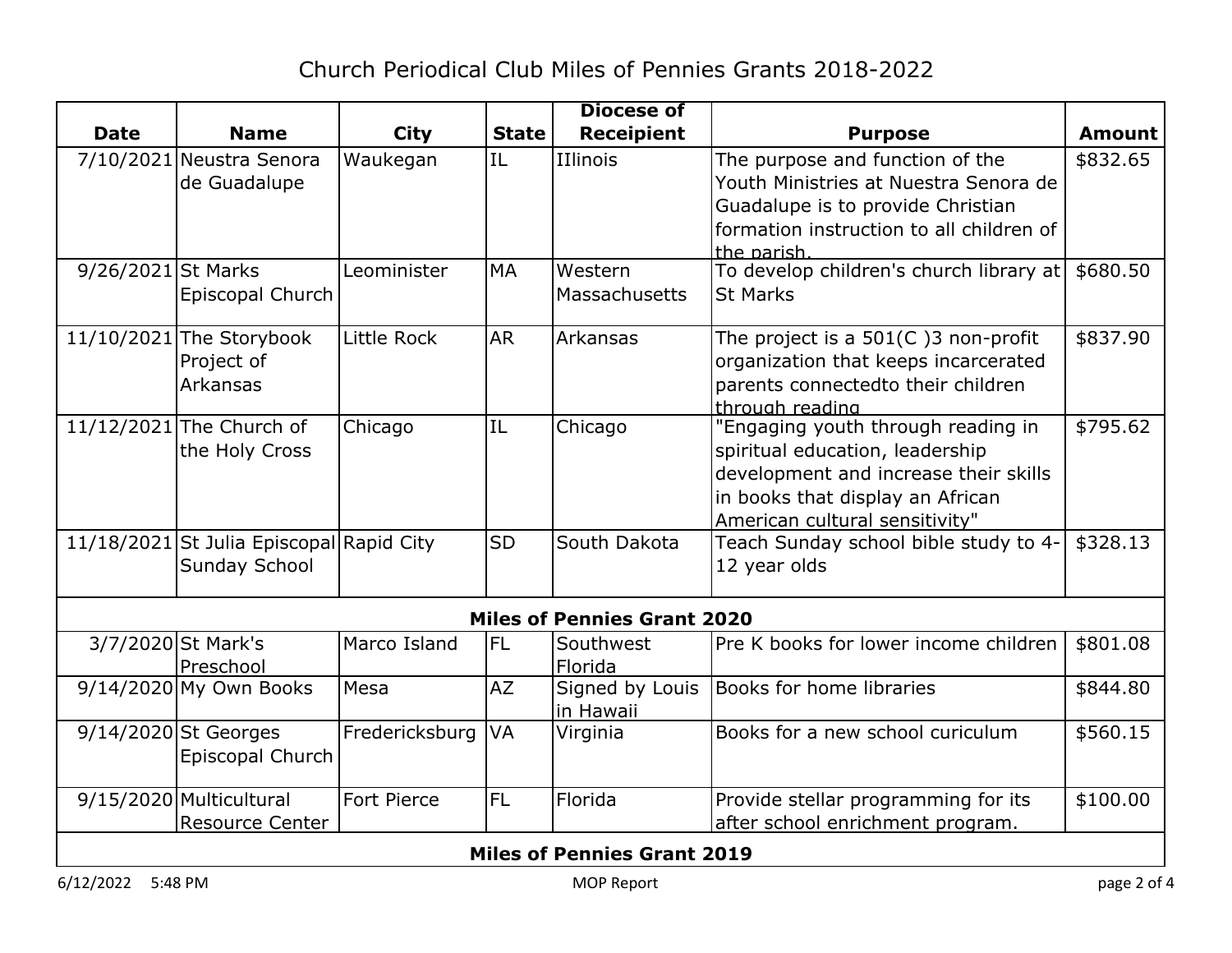|                                    |                                       |                |              | <b>Diocese of</b>    |                                        |               |
|------------------------------------|---------------------------------------|----------------|--------------|----------------------|----------------------------------------|---------------|
| <b>Date</b>                        | <b>Name</b>                           | <b>City</b>    | <b>State</b> | <b>Receipient</b>    | <b>Purpose</b>                         | <b>Amount</b> |
|                                    | 1/13/2019 St James Church Downingtown |                | PA           | Pennsylvania         | Free books for children of divorced    | \$684.00      |
|                                    |                                       |                |              |                      | parents                                |               |
|                                    | 4/29/2019 The Rev Heather Chicago     |                | IL           | Ilinois              | Province 5 Ministry Fair               | \$844.80      |
|                                    | <b>Barta</b>                          |                |              |                      |                                        |               |
|                                    | $6/17/2019$ All Saints by the Dorval  |                | QC           | Montreal             | Provide additional resourcesc for      | \$844.80      |
|                                    | Lake                                  |                |              | (Canada)             | church program                         |               |
|                                    | 6/17/2019 Power Book bags Sutton Bay  |                | MI           | Western              | Power Bookbags!! Provide books for     | \$842.11      |
|                                    |                                       |                |              | Michigan             | families that use the food bank        |               |
|                                    | 6/19/2019 Holden Christen<br>Academy  | Holden         | <b>MA</b>    | Massachussets        | Supplemental resources for teachers    | \$538.79      |
|                                    | $6/20/2019$ Foundation of             | Mt Vernond     | <b>WA</b>    | Olympia              | Funding for summer camp                | \$844.80      |
|                                    | Academic                              |                |              |                      |                                        |               |
|                                    | Endeavors                             |                |              |                      |                                        |               |
| 8/11/2019 Arcadia                  |                                       | Arcadia        | CA           |                      | Chinese English bilingual story books. | \$844.80      |
|                                    | Preschool                             |                |              |                      |                                        |               |
| 8/13/2019 St Philip                |                                       | Richmond       | <b>VA</b>    | Virginia             | Acquire new books for Barack Obama     | \$844.80      |
|                                    | Episcopal Church                      |                |              |                      | elementary school for the media        |               |
|                                    | 9/8/2019 Jackson Field                | jarratt        | VA           | Southern             | Educational material for on campus     | \$844.40      |
|                                    | Home                                  |                |              | Virginia             | alternative school                     |               |
| $9/19/2019$ Episcopal              |                                       | Asheville      | <b>NC</b>    | <b>Western North</b> | Enhance & support Episcopal Youth      | \$530.40      |
|                                    | Diocese of                            |                |              | Carolina             | Ministry                               |               |
|                                    | Western North                         |                |              |                      |                                        |               |
|                                    | Carolina                              |                |              |                      |                                        |               |
|                                    | 10/7/2019 Trinity Episcopal           | Wheaton        | IL           | Chicago              | Provide children christian books for   | \$838.87      |
|                                    | Church                                |                |              |                      | the Parish library.                    |               |
|                                    | 11/27/2019 Grace Episcopal            | Ravenna        | <b>OH</b>    | Ohio                 | Gathering of peers stepping to         | \$400.00      |
|                                    | Church                                |                |              |                      | leadership for 7th graders             |               |
| <b>Miles of Pennies Grant 2018</b> |                                       |                |              |                      |                                        |               |
|                                    | 1/1/2018 Jackson Feild                | <b>Jarratt</b> | VA           | Southern             | Education material for on Campus       | \$822.26      |
|                                    | Homes                                 |                |              | Virginia             | alternative school                     |               |